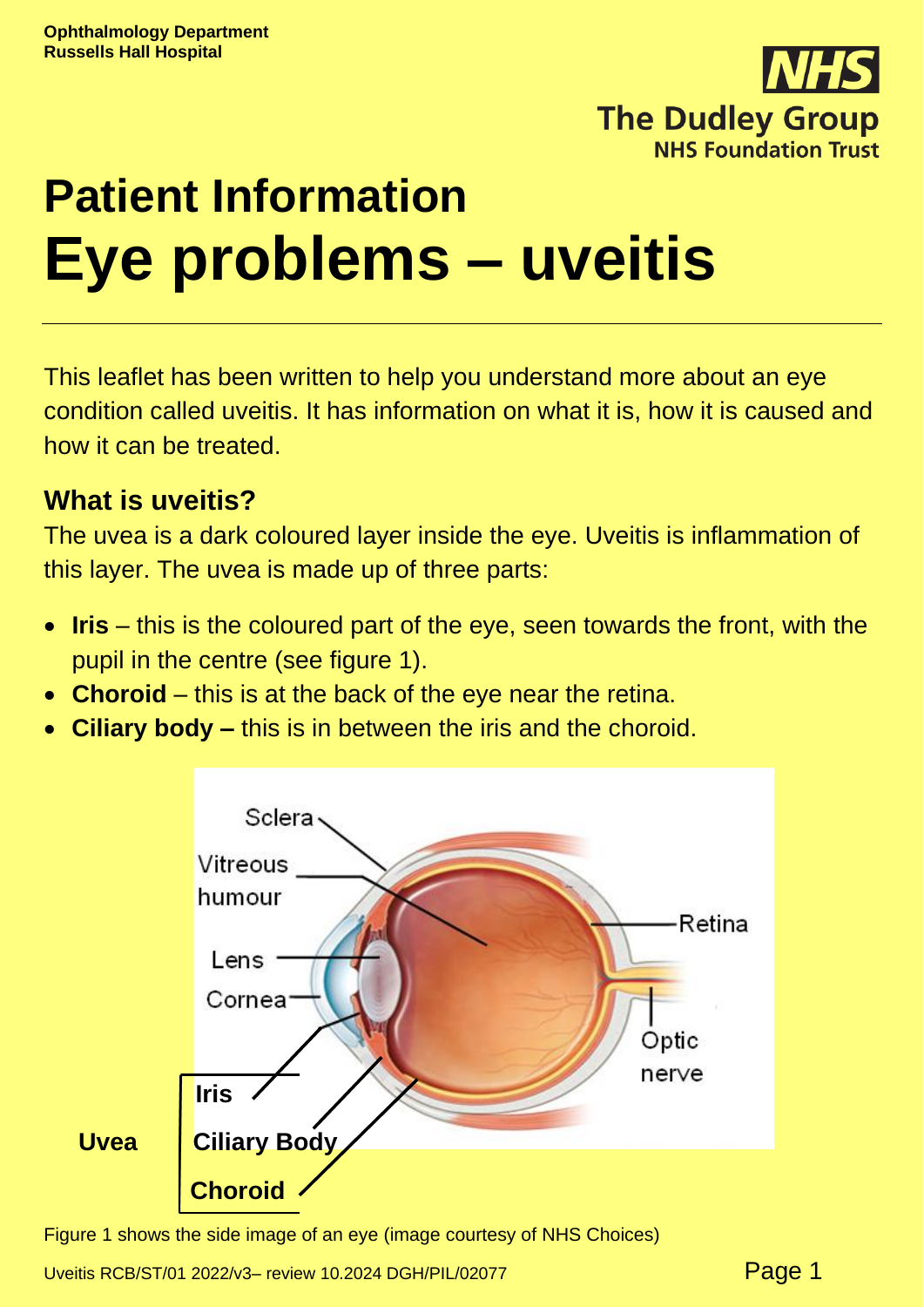There are different types of uveitis:

- **Anterior uveitis** also called iritis or iridocyclitis. This is inflammation affecting mainly the iris and to some extent ciliary body parts of the uvea.
- **Intermediate uveitis** also called cyclitis. This is inflammation affecting mainly the ciliary body.
- **Posterior uveitis** also called choroiditis. This is inflammation mainly in the choroid part of the uvea. It may also affect the nearby retina.
- **Panuveitis** when inflammation affects all three parts of the uvea.

## **What causes uveitis?**

- In most cases, it is caused by an auto-immune reaction. This means that your immune system attacks healthy cells in your body by mistake. No one is sure what causes this to happen. The attack causes inflammation and damage. Because the body's immune system is involved, this type of uveitis may be associated with similar inflammatory reaction in some other parts of the body.
- There are a number of cases where no cause of uveitis could be found.
- In a small number of cases, it can be caused by an infection in the eye, which could be due to bacteria, a virus, fungus or a parasite infection. It may be associated with similar infections in some other parts of the body.
- Injury to the eye may also cause uveitis.
- Rarely, some tumours may also present as uveitis

# **What are the symptoms of uveitis?**

Depending upon which part of the uvea is involved, you may get the following symptoms:

- Pain and redness in the eye.
- Sensitivity to light.
- Floaters.
- Blurred or cloudy vision.

# **Will I need investigations?**

The doctor will take a thorough history to find out if any other disease of the body is associated with uveitis.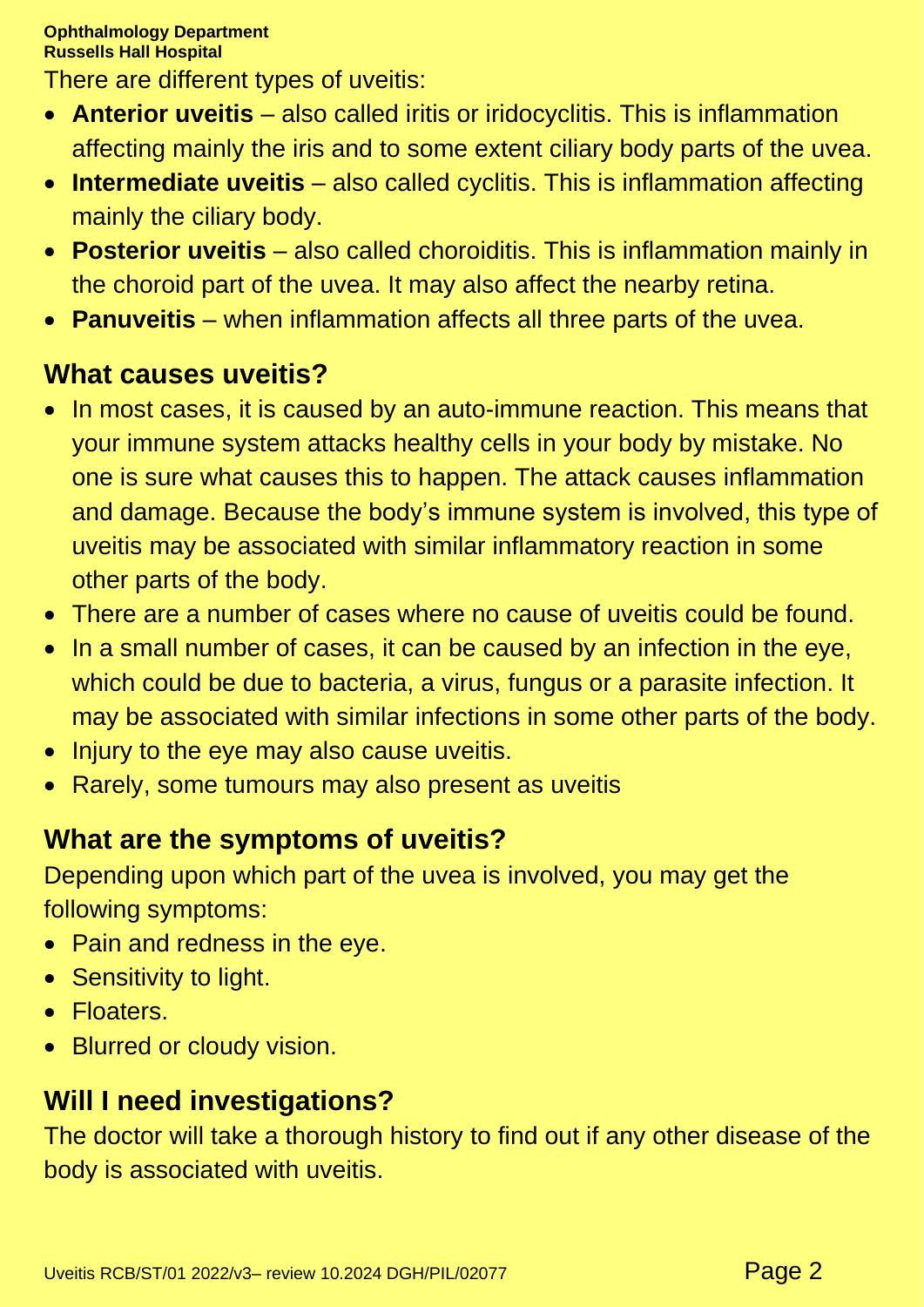#### **Ophthalmology Department Russells Hall Hospital**

You may be specifically asked about joint and back problems, skin disease, chest problems, ear / nose / sinus problems, neurology problems, stomach and kidney problems, mouth / genital ulcers and sexually transmitted diseases.

Depending on the clues from history, the severity of the condition, recurrent episodes and whether both eyes are involved, doctors may decide to do some blood tests, X-rays, a scan of the eye and special photographs of the eye after injecting a dye into your arm.

If there are any indications that other parts of the body may be involved, you may also be referred to specialists in those areas.

#### **What is the treatment?**

If the uveitis is due to infection, it is treated with a suitable medication, such as antibiotics or anti-viral drugs.

For other causes, it is treated by a medication called steroids. Steroids help to control the inflammation. Depending on the type of inflammation and how severe it is, steroids may be given as eye drops, an injection in or around the eye, or tablets. In addition to steroid drops, you may also be given drops to open the pupil and relax muscles of the eye. This will cause temporary blurring of vision.

In more advanced cases where an auto-immune reaction is causing the problems, your eye doctor may suggest using strong drugs to suppress your immune system. If these are suggested, your eye doctor will discuss this with you in more detail.

# **What are the benefits of the treatment?**

Treating and controlling the inflammation quickly could avoid permanent damage to the eye and your vision.

# **What are the risks and side effects of the treatment?**

If you use steroid eye drops, this could cause high pressure in the eye, early cataracts, and you may be more at risk of getting an infection in your eye.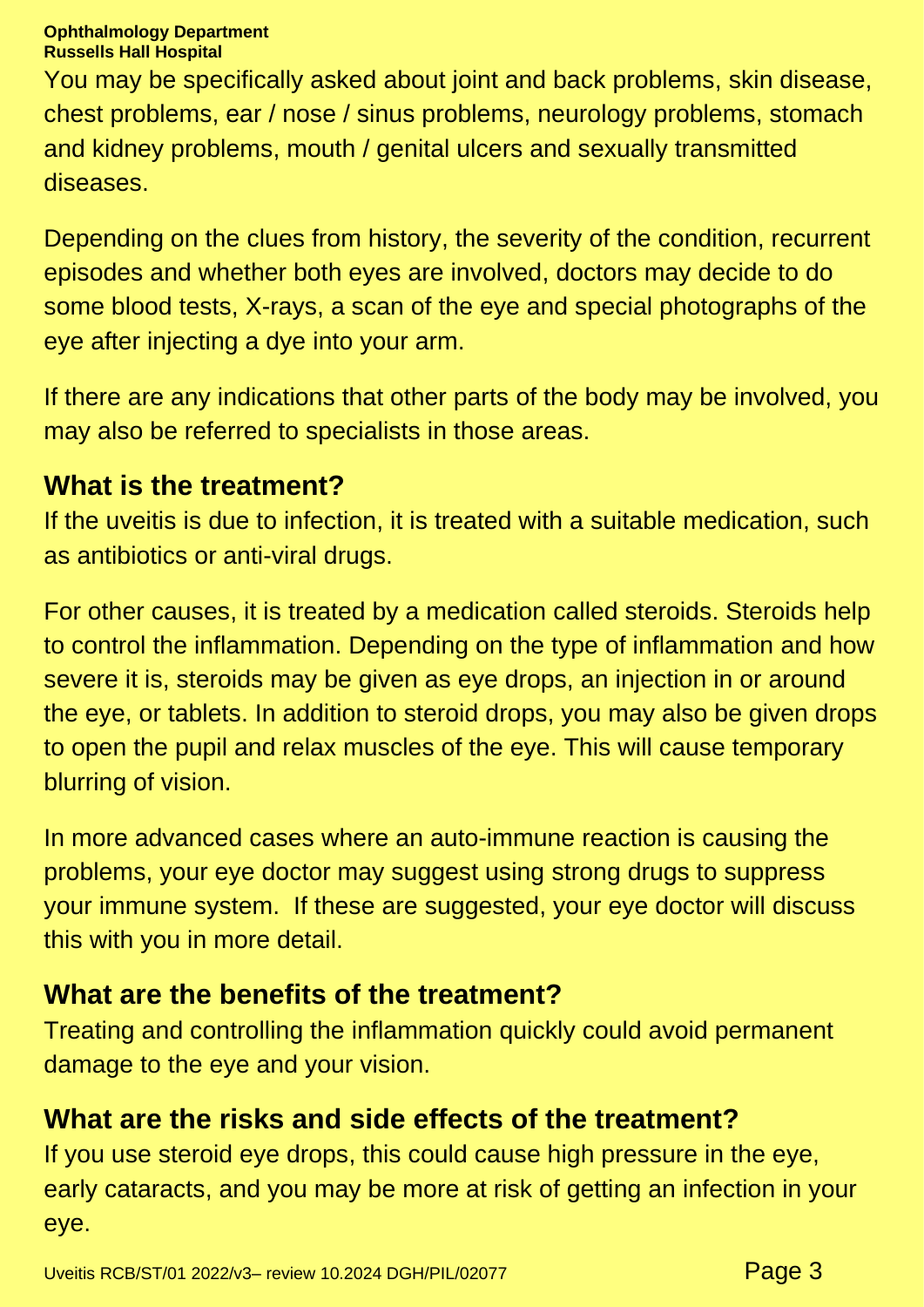#### **Ophthalmology Department Russells Hall Hospital**

The main risks and side effects of steroid tablets are

- high blood pressure;
- diabetes, or worsening of diabetes;
- weak bones (osteoporosis);
- weight gain;
- anxiety, depression or mood changes;
- indigestion;
- stomach ulcers;
- a cataract and
- glaucoma.

## **What can I do at home to help myself?**

- Take the treatment regularly as advised.
- Do not stop taking your eye drops or tablets suddenly, even if you feel your eye is ok, as your symptoms may come back. Get repeat prescriptions of the medicines well in advance.
- Do not miss clinic appointments, even if you feel your eye is totally recovered. At every visit, your pupils could be dilated, therefore do not drive yourself to your appointment.
- If the symptoms get worse or you notice new symptoms, you need to seek advice immediately from the Urgent Referral Clinic team at Russells Hall Hospital Eye Clinic on **01384 456111 ext. 3633** (9am to 4.30pm, Monday to Friday).

# **What if I have any problems or questions after reading this leaflet?**

**If there is anything you do not understand, or you are concerned or worried about any part of the treatment, contact:**

The **Urgent Referral Clinic** team at Russells Hall Hospital Eye Clinic on **01384 456111 ext. 3633** (9am to 4.30pm, Monday to Friday).

# **Eye emergency, out of hours**

In case of an eye emergency after the closing hours of the Eye Clinic at Russells Hall Hospital (including weekends and bank holidays), please contact: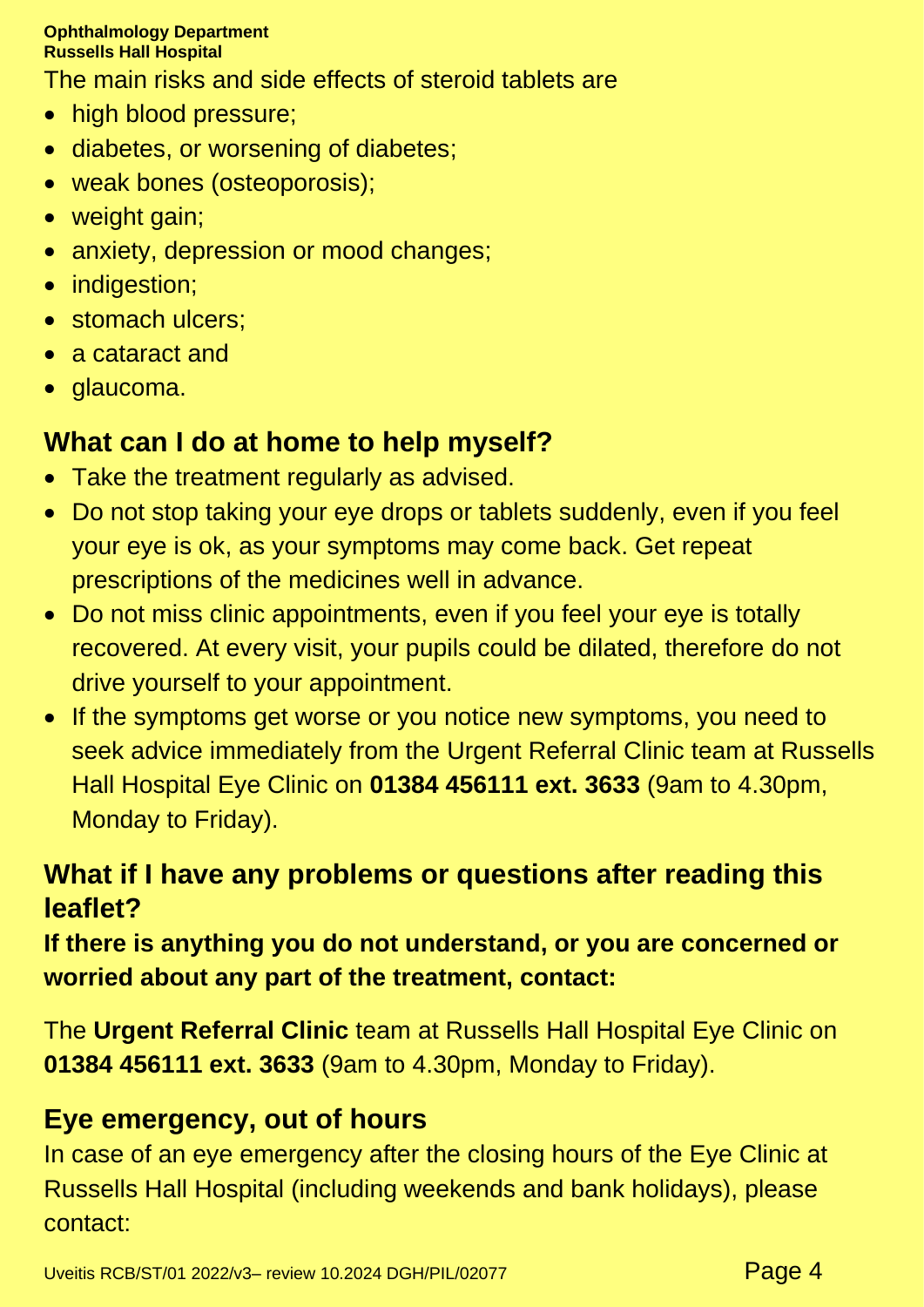**Ophthalmology Department Russells Hall Hospital**

#### **Birmingham and Midland Eye Centre** on **0121 507 4440**

The doctor on call is usually based at the Eye Centre, City Hospital, Dudley Road, Birmingham. They may need to call you back, and if necessary, they will arrange for you to visit them.

**Note:** the information in this booklet is provided for information only. The information found is **not** a substitute for professional medical advice or care by a qualified doctor or other health care professional. **Always** check with your doctor if you have any concerns about your condition or treatment. This is only indicative and general information for the procedure. Individual experiences may vary and all the points may not apply to all patients at all times. Please discuss your individual circumstances with your eye doctor.

#### **Author:**

Mr R C Bhardwaj, consultant ophthalmologist

**This leaflet can be downloaded or printed from:** <http://dgft.nhs.uk/services-and-wards/ophthalmology/>